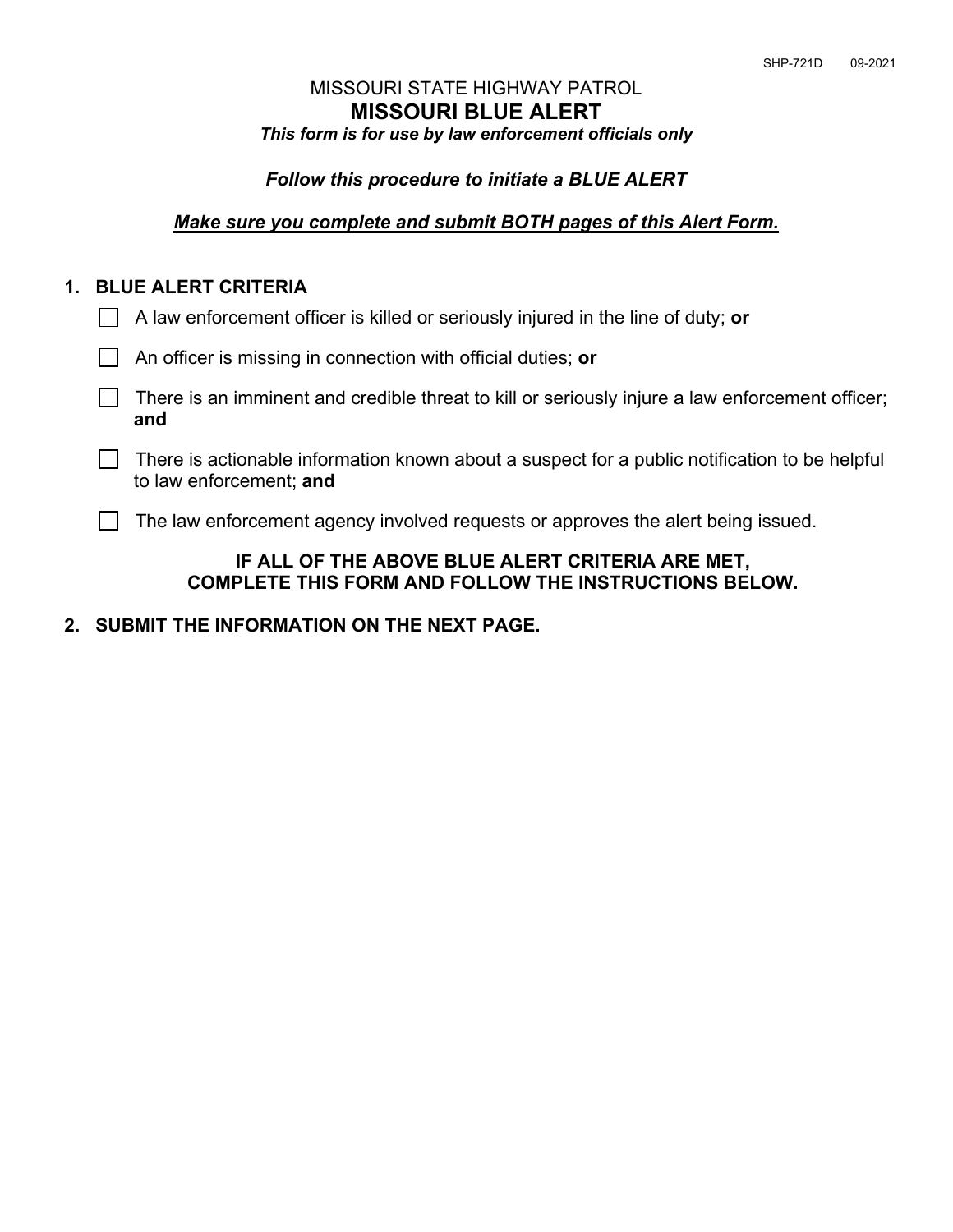

SHP-721D 09-2021

# MISSOURI STATE HIGHWAY PATROL **MISSOURI BLUE ALERT**

*This form is for use by law enforcement officials only*

| WHAT TYPE OF ALERT IS THIS?<br>$\Box$ INITIAL ALERT<br><b>UPDATE</b> |                                     |             |                                                                              |             | HAS ANY TYPE OF LOCAL ALERT BEEN ISSUED? |               |            |            |  |
|----------------------------------------------------------------------|-------------------------------------|-------------|------------------------------------------------------------------------------|-------------|------------------------------------------|---------------|------------|------------|--|
|                                                                      |                                     |             | CANCELLATION                                                                 |             | <b>YES</b>                               | <b>NO</b>     |            |            |  |
|                                                                      | <b>INCIDENT DATE</b><br><b>TIME</b> |             |                                                                              |             |                                          |               |            |            |  |
|                                                                      |                                     |             |                                                                              |             | AM<br>$\mathbf{L}$                       | <b>PM</b>     |            |            |  |
| LOCATION                                                             |                                     |             |                                                                              |             |                                          |               |            |            |  |
|                                                                      |                                     |             |                                                                              |             |                                          |               |            |            |  |
|                                                                      |                                     |             |                                                                              |             |                                          |               |            |            |  |
| SUSPECT'S NAME (1)                                                   |                                     |             |                                                                              |             |                                          | <b>RACE</b>   | <b>SEX</b> | <b>AGE</b> |  |
|                                                                      |                                     |             |                                                                              |             |                                          |               |            |            |  |
| <b>HEIGHT</b>                                                        | <b>WEIGHT</b>                       | <b>HAIR</b> |                                                                              | <b>EYES</b> |                                          | DATE OF BIRTH |            |            |  |
|                                                                      |                                     |             |                                                                              |             |                                          |               |            |            |  |
|                                                                      |                                     |             |                                                                              |             |                                          |               |            |            |  |
|                                                                      | UNIQUE PHYSICAL CHARACTERISTICS     |             |                                                                              |             |                                          |               |            |            |  |
|                                                                      |                                     |             |                                                                              |             |                                          |               |            |            |  |
|                                                                      |                                     |             |                                                                              |             |                                          |               |            |            |  |
|                                                                      |                                     |             |                                                                              |             |                                          |               |            |            |  |
|                                                                      |                                     |             |                                                                              |             |                                          |               |            |            |  |
| <b>CLOTHING</b>                                                      |                                     |             |                                                                              |             |                                          |               |            |            |  |
|                                                                      |                                     |             |                                                                              |             |                                          |               |            |            |  |
|                                                                      |                                     |             |                                                                              |             |                                          |               |            |            |  |
|                                                                      |                                     |             |                                                                              |             |                                          |               |            |            |  |
|                                                                      |                                     |             |                                                                              |             |                                          |               |            |            |  |
|                                                                      |                                     |             |                                                                              |             |                                          |               |            |            |  |
| <b>ARMED WITH</b>                                                    |                                     |             |                                                                              |             |                                          |               |            |            |  |
|                                                                      |                                     |             |                                                                              |             |                                          |               |            |            |  |
|                                                                      |                                     |             |                                                                              |             |                                          |               |            |            |  |
|                                                                      |                                     |             |                                                                              |             |                                          |               |            |            |  |
| SUSPECT'S NAME (2)                                                   |                                     |             |                                                                              |             |                                          | <b>RACE</b>   | <b>SEX</b> | <b>AGE</b> |  |
|                                                                      |                                     |             |                                                                              |             |                                          |               |            |            |  |
|                                                                      |                                     |             |                                                                              |             |                                          |               |            |            |  |
| <b>HEIGHT</b>                                                        | <b>WEIGHT</b>                       | <b>HAIR</b> |                                                                              | <b>EYES</b> |                                          | DATE OF BIRTH |            |            |  |
|                                                                      |                                     |             |                                                                              |             |                                          |               |            |            |  |
|                                                                      | UNIQUE PHYSICAL CHARACTERISTICS     |             |                                                                              |             |                                          |               |            |            |  |
|                                                                      |                                     |             |                                                                              |             |                                          |               |            |            |  |
|                                                                      |                                     |             |                                                                              |             |                                          |               |            |            |  |
|                                                                      |                                     |             |                                                                              |             |                                          |               |            |            |  |
|                                                                      |                                     |             |                                                                              |             |                                          |               |            |            |  |
| <b>CLOTHING</b>                                                      |                                     |             |                                                                              |             |                                          |               |            |            |  |
|                                                                      |                                     |             |                                                                              |             |                                          |               |            |            |  |
|                                                                      |                                     |             |                                                                              |             |                                          |               |            |            |  |
|                                                                      |                                     |             |                                                                              |             |                                          |               |            |            |  |
|                                                                      |                                     |             |                                                                              |             |                                          |               |            |            |  |
|                                                                      |                                     |             |                                                                              |             |                                          |               |            |            |  |
| <b>ARMED WITH</b>                                                    |                                     |             |                                                                              |             |                                          |               |            |            |  |
|                                                                      |                                     |             |                                                                              |             |                                          |               |            |            |  |
|                                                                      |                                     |             |                                                                              |             |                                          |               |            |            |  |
| <b>VEHICLE COLOR</b>                                                 |                                     | <b>YEAR</b> | <b>MAKE</b>                                                                  |             |                                          | <b>MODEL</b>  |            |            |  |
|                                                                      |                                     |             |                                                                              |             |                                          |               |            |            |  |
|                                                                      |                                     |             |                                                                              |             |                                          |               |            |            |  |
| <b>STATE</b>                                                         | <b>LICENSE</b>                      |             | SUSPECT / VEHICLE LAST SEEN (LOCATION, DATE / TIME, AND DIRECTION OF TRAVEL) |             |                                          |               |            |            |  |
|                                                                      |                                     |             |                                                                              |             |                                          |               |            |            |  |
|                                                                      | VEHICLE FURTHER DESCRIBED AS        |             |                                                                              |             |                                          |               |            |            |  |
|                                                                      |                                     |             |                                                                              |             |                                          |               |            |            |  |